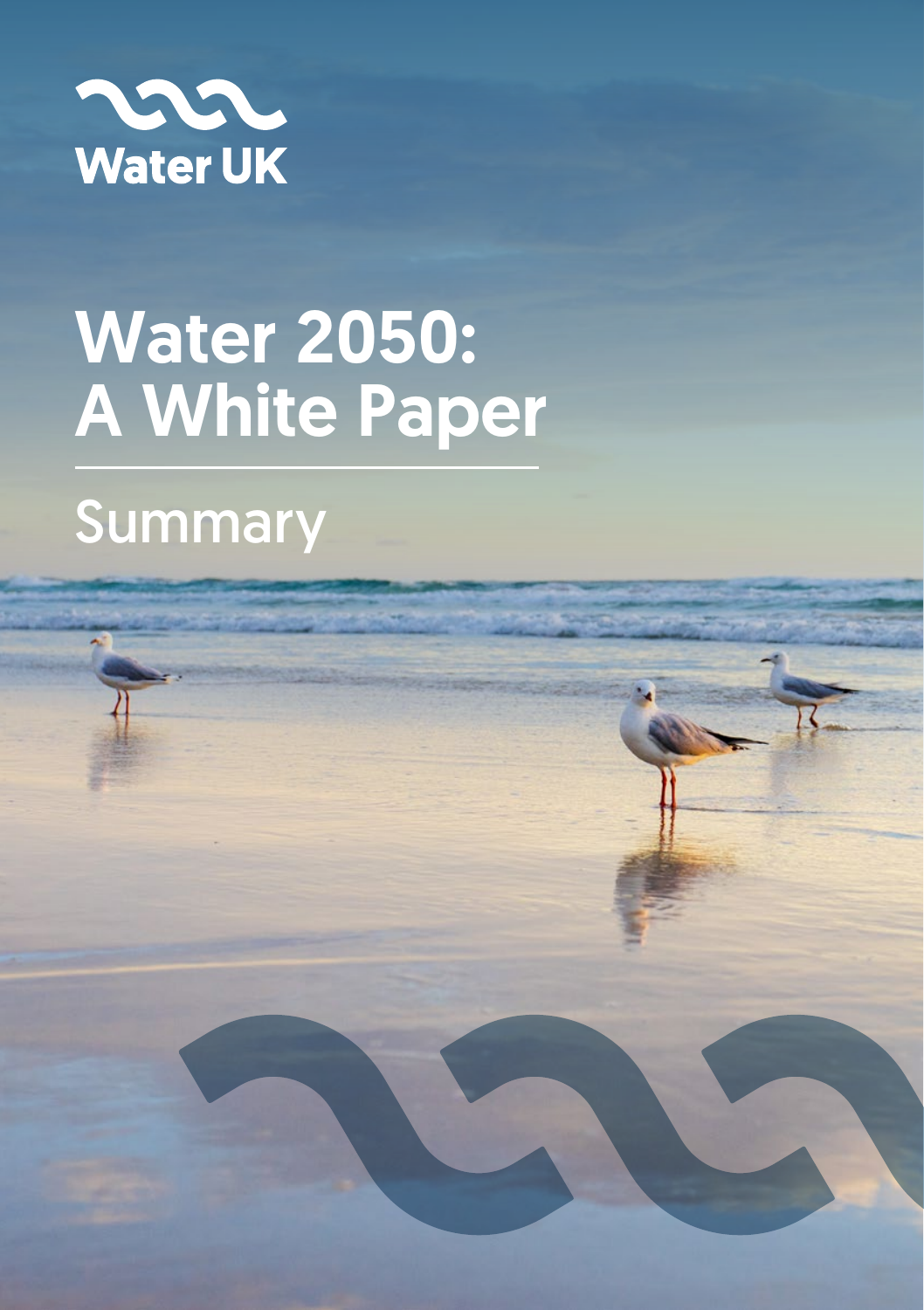### Our ambition

#### As water companies we have a clear purpose: to protect public health, improve the environment, unlock economic growth, and act as a responsible leader at the heart of England's regions today and in the future.

Our White Paper sets out the industry's Vision to achieve that purpose: by 2050 the UK's water industry will be globally recognised as environmental leaders, stewarding the improvement of rivers and seas, acting on the climate change and protecting consumer's long-term interests. This includes reducing emissions and helping reverse the decline in biodiversity which threatens the prosperity of current and future generations.

While the latest science indicates that climate change will lead to increased frequency of droughts and other extreme weather events, our customers rightly expect the sector to continue improving services.

#### Our focus:

We recognise that we must tackle these challenges in partnership with policymakers, regulators, stakeholders and other NGOs. Therefore, we have identified two priority areas for urgent change.

#### 1. Delivering environmental impact more efficiently:

A new model for Outcome-Based Environmental Regulation (OBER) that unlocks innovation that will enable water companies to deliver the most environmental improvement with the lowest possible bill impacts should be implemented. Ensuring that every pound spent delivers maximum environmental impact for money.

#### 2. Protecting long-term customer interests through the right investments at the right time:

We want to make sure that the significant sums which the sector will invest in environmental improvement are made with a joint, consistent, and thorough understanding of value and risk. This requires agreement among stakeholders — industry, regulators, and others — on a clear, long-term set of resilience standards, a common risk framework, and a forward-looking approach to assessing investment needs. This will ensure that current and future generations receive the service levels they expect with the lowest possible impacts on bills, whilst we continue to tackle the environmental challenges we face.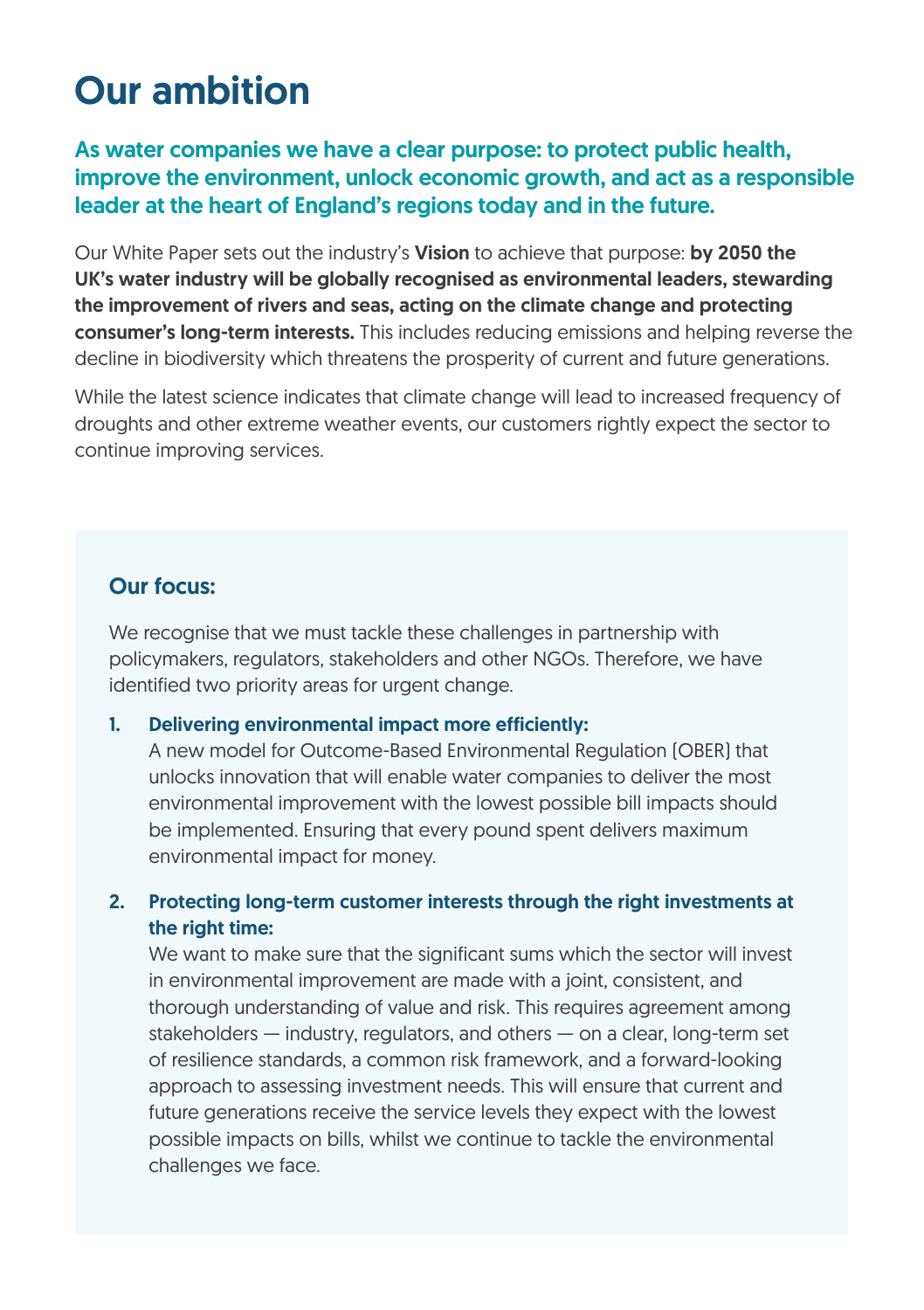## How we will achieve this

#### To overcome these challenges and achieve our Vision, water companies, the supply chain, Government, regulators, customers and communities must all come together.

The water industry is committed to coordinating this work and we will establish a White Paper Steering Group to facilitate ongoing strategic dialogue on progress against priority areas. We have set out below a summary of proposals to take this forward:

#### Delivering more environmental impact, more efficiently



#### 1. Introduce Outcome-Based Environmental Regulation (OBER):

- Long-term environmental targets need to be set for England as a whole that cover all key aspects of the environment, including the reduction of carbon emissions, ideally underpinned by protection in law such as a new, single "Rivers Act". This will ensure the water sector directly addresses challenges set out in the 25 Year Environment Plan.
- OBER should empower companies to meet targets in partnership with others, including customers, communities and other sectors, to ensure the highest impact solutions are implemented and innovation is allowed to flourish.
- Regulation should provide appropriate risk and reward balance to ensure there are no financial barriers to innovative solutions, levelling the field between traditional and Nature-based solutions.
- A new system for regulation should be supported by a commitment to provide open and live data (e.g. on storm overflow discharges) to build trust and confidence in the regime and sector as a whole.

#### 2. Skills and culture in the workforce:

- Water companies, regulators, NGOs and others should work to ensure they have the world-class green skills by identifying, developing, and implementing innovative solutions.
- All stakeholders should focus on outcomes, innovative approaches and partnerships to ensure new regulation delivers maximum benefits to customers and communities with the right skill base and mindset to develop, trial and implement innovative solutions.